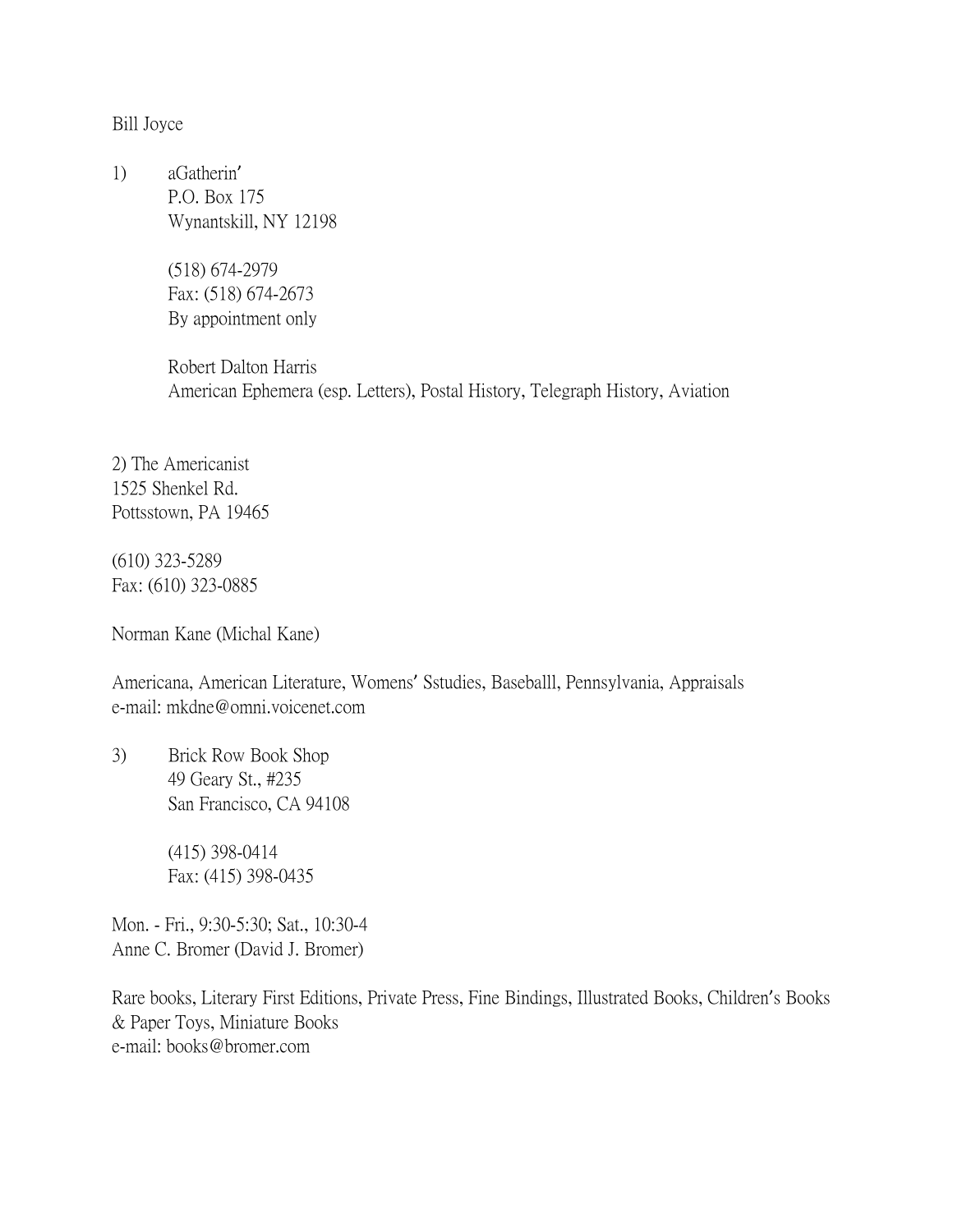4.) Drew's Book Shop P.O. Box 163 Santa Barbara, CA 93101

(805) 682-3610 By appointment

Warren E. Drew ( Mary Ann Drew)

Americana, Appraisals, Literature, Children's Books, Maps

5.) Educo Sesrsvices International Ltd. P.O. Box 226 75 No. Kensico Ave. Valhalla, NY 10595

(914) 997-7044 Fax: (914) 997-7995

Charles Cecere

Americana, Scholarly Publications, Collection Development

6.) The Family Album R.R. 1, Box 42 Glen Rock, PA 17327-9707

(717) 235-2134 Fax: (717) 235-8765

Ronald Lieberman

Library Consultants & Appraissers; Early American & European Imprints; Pennsylvania German Books and Art; Early Bibles; Fine Bindings; Conservation

e-mail: ronbiblio@delphi.com rarebook@yrkpa.kias.com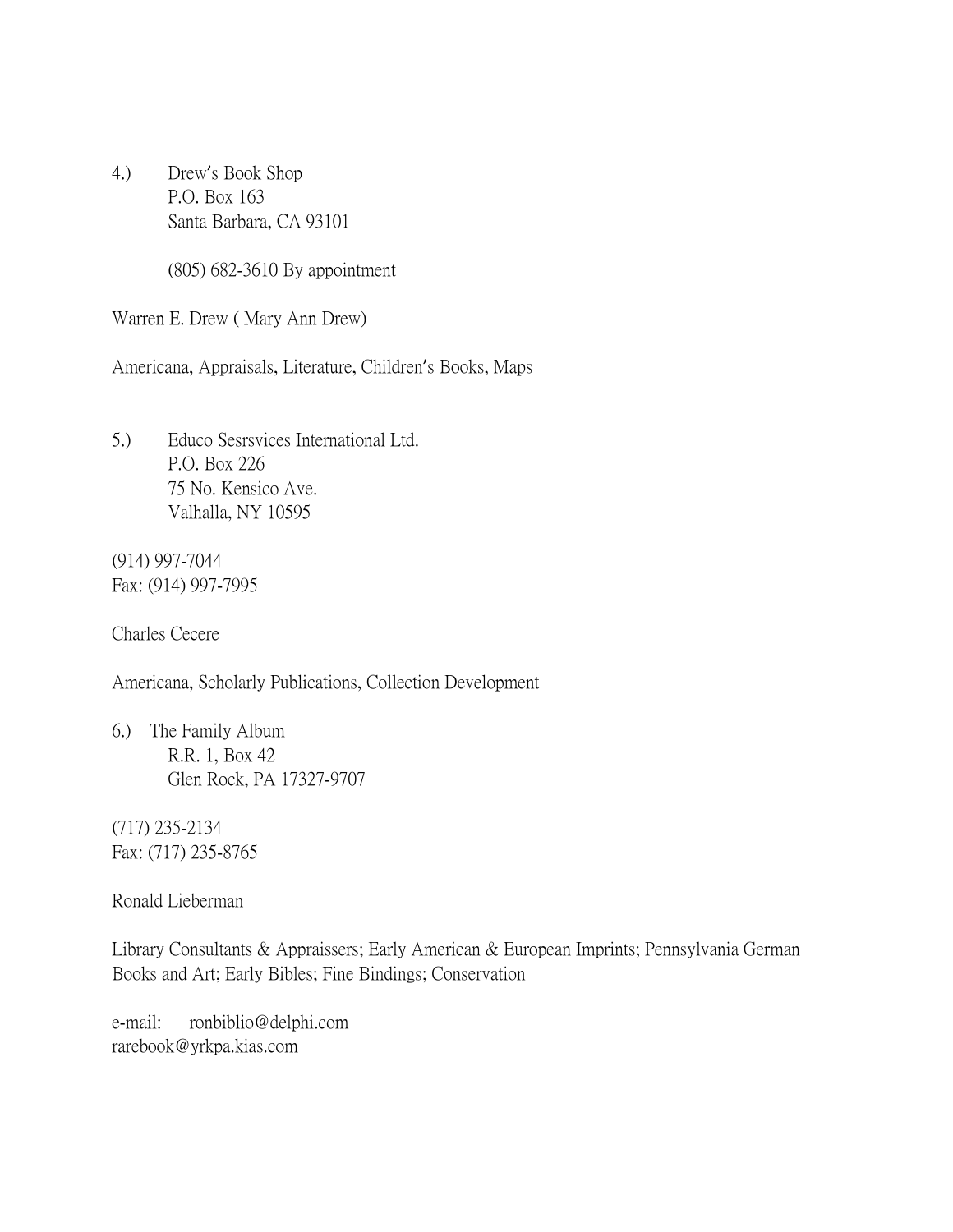7.) Franklin Gilliam :: Rare Books 218 South St. Charlottesville, VA 22902

(804) 979-2512 Fax: (804) 979-2512 Sat., 12-6 By chance or by appointment English & American Literature (especiallly Souhtern), Americana, Bibliography & Fine Printing, Appraisals.

8.) Michael Ginsbesrg - Books, Inc. P.O. Box 402 Sharon, MA 02067

(617) 784-8181 (617) 78-6929 Fax: (617) 784-1826 By appointment only

Michael Ginsberg (Elaine Brockman) (Gail Ginsberg)

Westsersn Americana, American Histosry, Canadiana, Voyages & Travel, U.S. Government Publications

e-mail: ginsbook@tiac.net

9.) J&J Hanrahan 320 White Oak Ridge Rd. Short Hills, NJ 07078

(201) 912-8907 Fax: (201) 912-0116 Appointment susggestsesd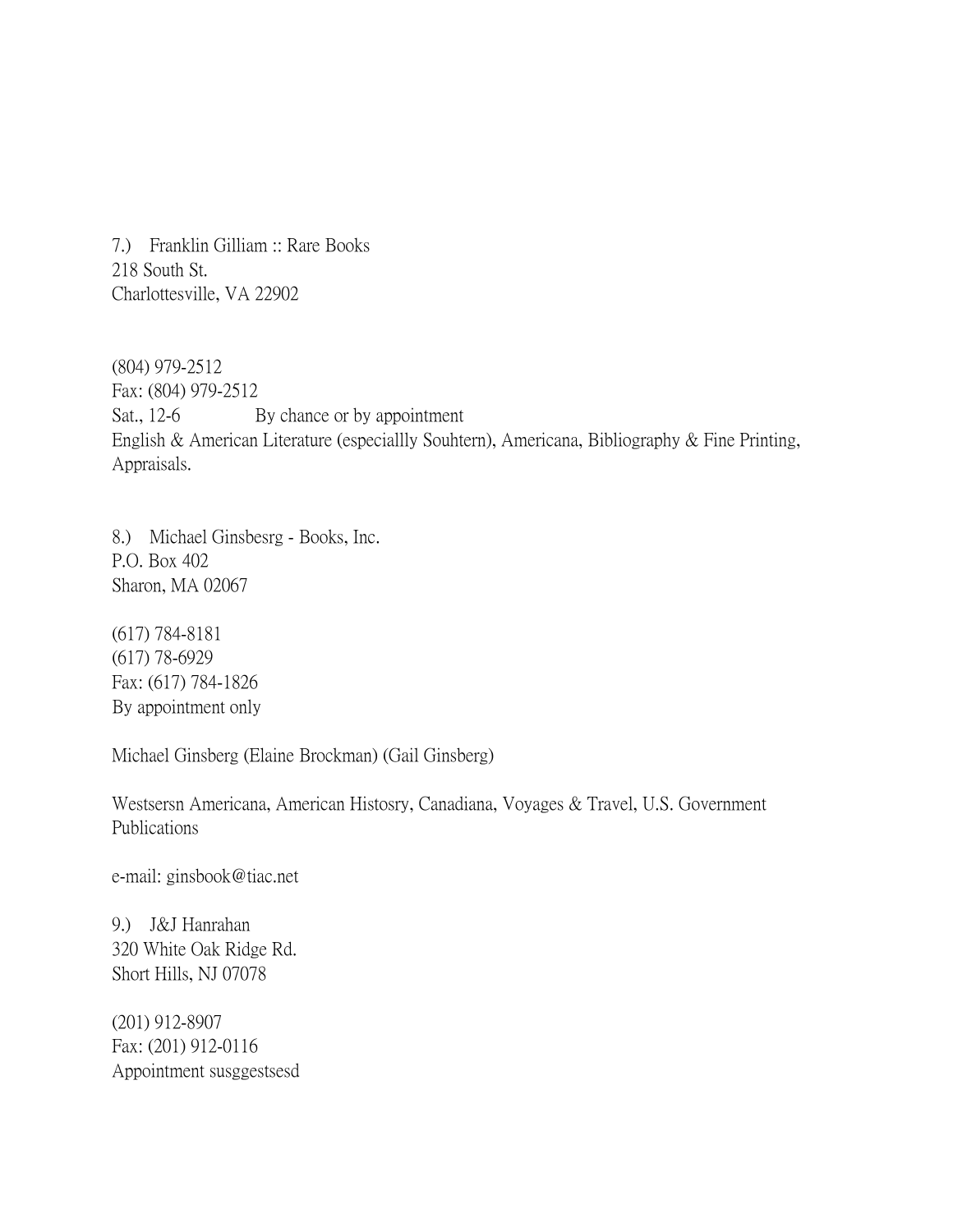Jack Hanrahan (Joyce Hanrahan)

Appraisals, Civil War, Stc & Wing, Americana, Ephemera, Antiquarian: General

10.) Heartwood Books 5 Elliewood Ave. Charlottesville, VA 22903

(804) 295-7083 Fax: (804) 295-7083 Mon. - Sat., 10-5:30 or by appointment

Paul Collinge

General Antiquarian, Literature, Americana, Civil War, Virginia, Thomas Jefferson, Scholarly

11.) Houle Rare Books & Autographs 7260 Beverly Blvd. Los Angeles, CA 9036-2537

(213) 937-5858 Fax: (213) 937- 0091 Tues. - Fri., 10-6 Sat., 10-3

George J. Houle Rare Books, Autographs, Press Books, Zane Grey, Westersn Americana, English & American Literature, Appraisals

12.) James S. Jaffe Rare Books 367 West Lancaster Ave. Haverford, PA 19041

(610) 649-4221 Fax: (610) 649-4542 Mon - Fri., 10-6, Sat., 10-4 & by appointment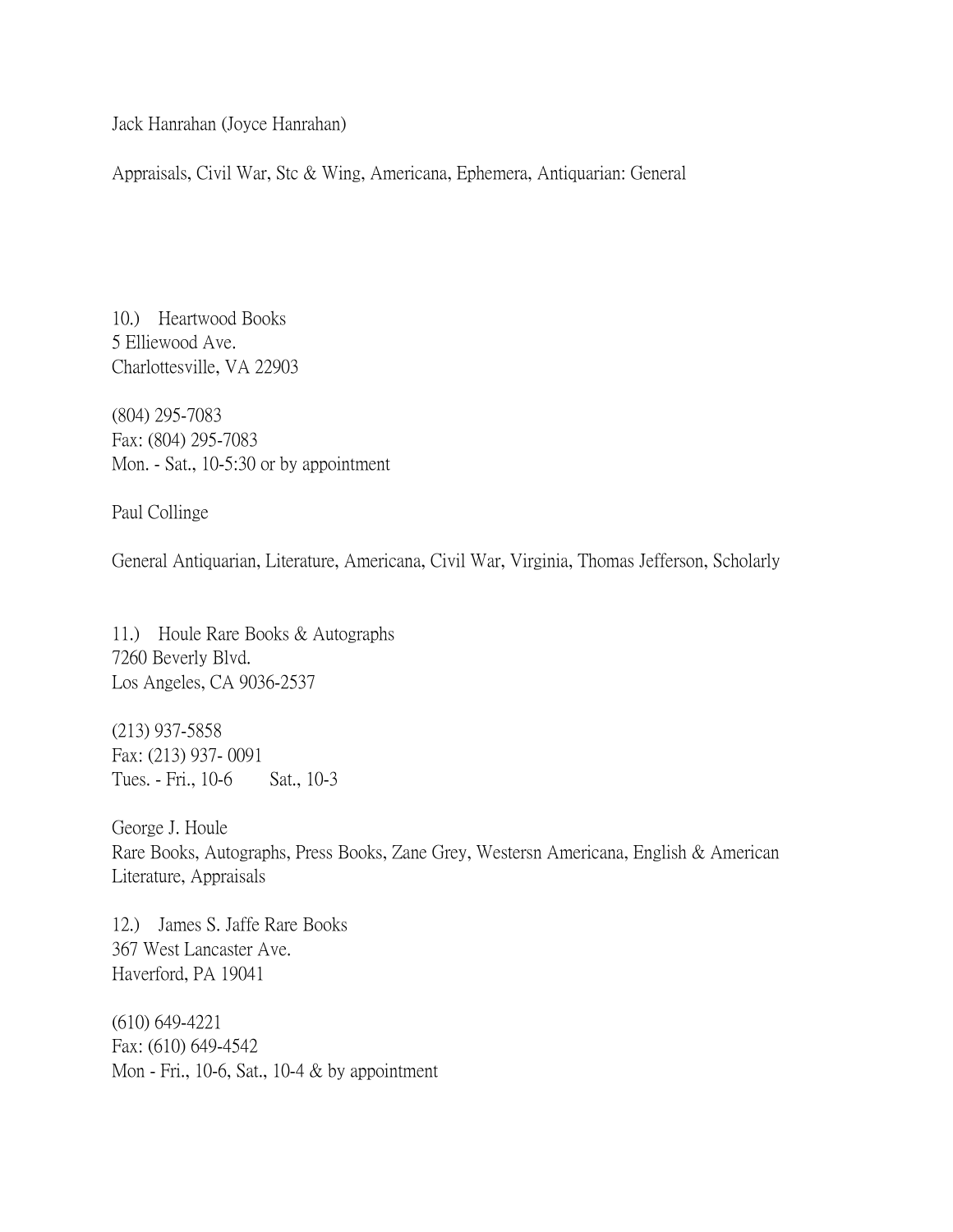James S. Jaffe

rare Books, Literary First Editions, Poetry, Art, Private Press Books, Autographs & Manuscripts, Literary Archives, Appraisals e-mail: jaffebks@pond.com

13.) Thomas J. Joyce and Company 400 No. Racine #103A Chicago, IL 60622-5838

(312) 738-1933 (800) 439-2627 fax: (312) 243-6252 Please call ahead, Mon. - Sat., 10-5

Thomas J. Joyce Americana, Books about Books, First Editions, Irish Literature, Rare Books, Sherlockiana, Wetern Americana, Appraisals, Law, Medicine

14.) Leaves of Grass (Rare Books) 2433 Whitmore Lake Rd. Ann Arbor, MI 48105

(313) 995-2300 By appointment only

Tom Nicely Americana, Books about books, Literature, General Antiquarian & Out-of-Print Stock, Appraisals, Catalogues Issued

15.) Lighthouse Books 1735 First Ave., No. St. Petersburg, FL 33713

(813) 822-3278

Tues. - Sat., 10-5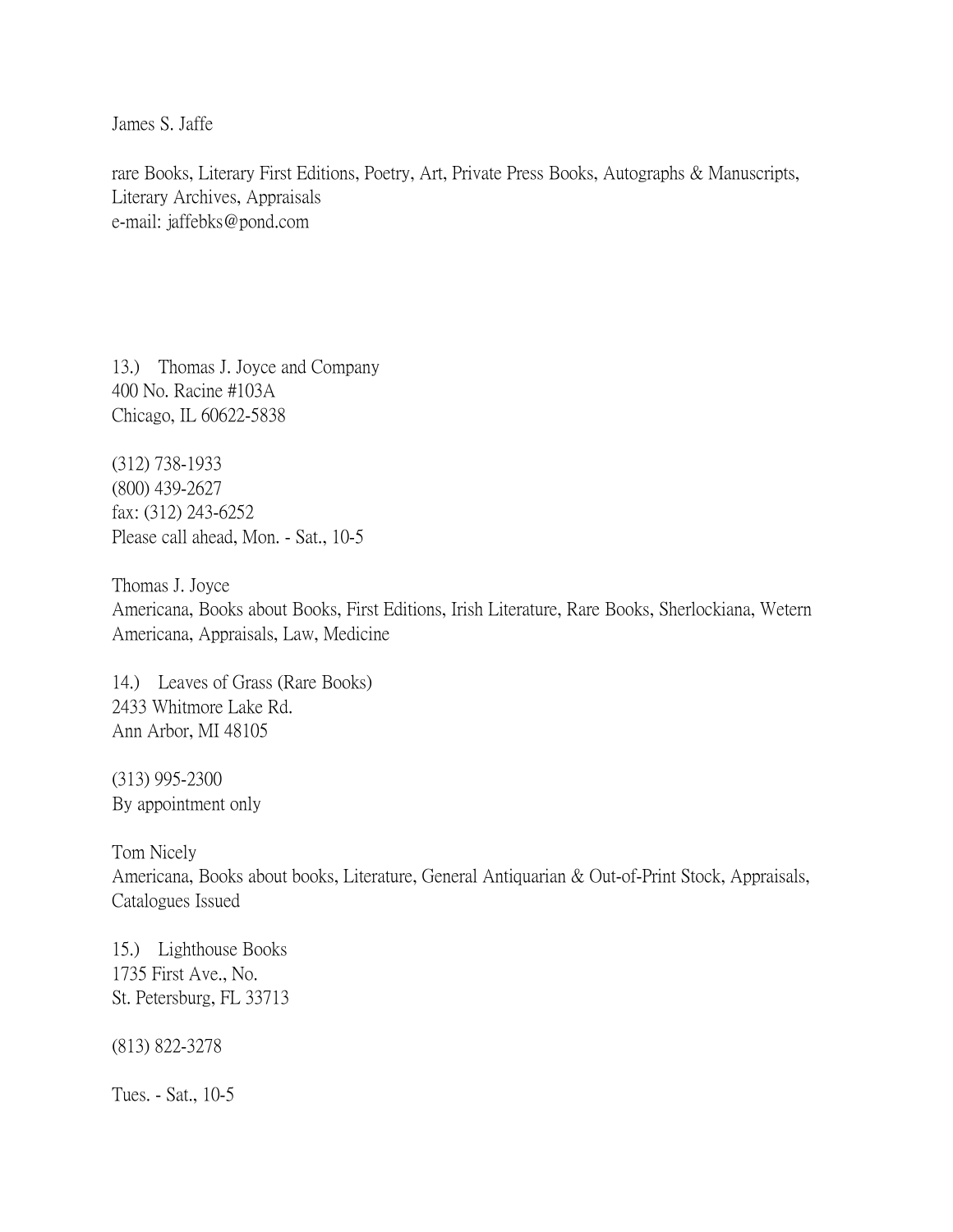Michael F. Slicker Floridiana, Americana, Caribbean History, Southern Literature, General Antiquarian, Appraisals

16.) Kenneth Nebenzahl, Inc. P.O. Box 370 Glencoe, IL 60022

(708) 835-0515 Fax: (708) 835-0519 By appointment only

Kenneth Nebenzahl Rare Americana, Voyages, Atlases & Maps, Navigation, Astronomy, Natural History, Early Printing, Illustrated Books, PMM Works, Appraisals, Consulting

17.) Randall House 835 Laguna St. Santa Barbara, CA 93101-1509

(805) 963-1909 Fax: (805) 963-1650 Mon - Fri, 9:30-5:00 Sat. 10-2

Ronald R. Randall Wetern Americana, Appraisals, Illustrated Books, English & American Literature, Literary Manuscripts, Original Art & Illustrsation e-mail: piao911082@aol.com

18.) Joseph Rubinfine 505 So. Flagler Drive., #1301 West Palm Beach, FL 3401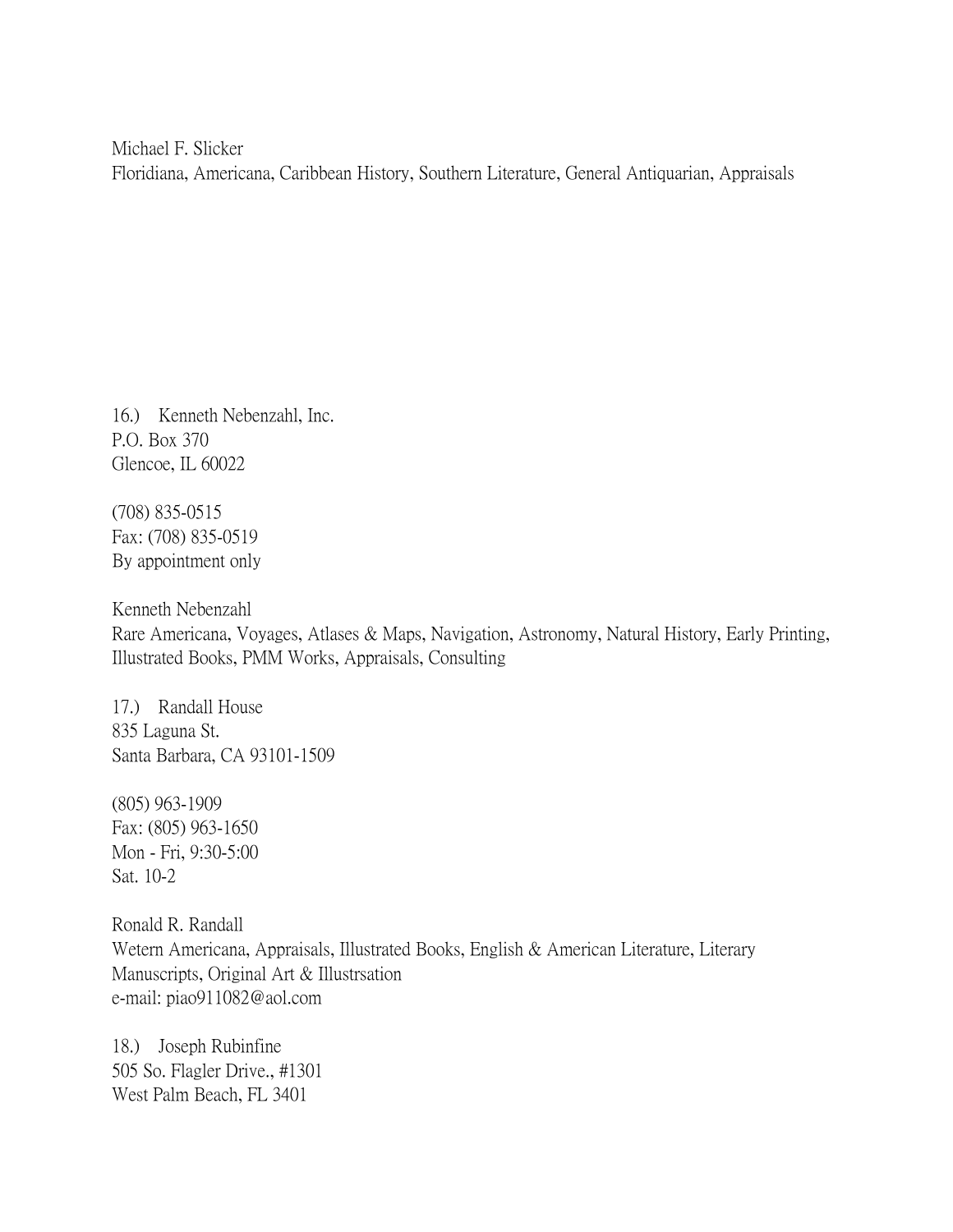(407) 659-7077 By appointment only

Joseph Rubinfine American Historical Autographs & Manuscripts

19.) Schoyer's Books 1404 S. Negley Ave. P.O. Box 8180 Pittsburgh, PA 15217

(412) 521- 8464 (800) 356-2199 Fax: (412) 521-8410 Primarily Mail Order

Donnis De Camp (Marc S. Selvaggio)

General Antiquarian, Americana - Regional, West, Travel & History - Africa, Asia & Middle East, Federal Writers' Project, Women's Studies

e-mail: dsbooks@eworld.com

20.) Barry Scott 5805 South Dorchester Ave. Chicago, IL 60637

(312) 324-9042 Fax: (312) 324-9058 By appointment only